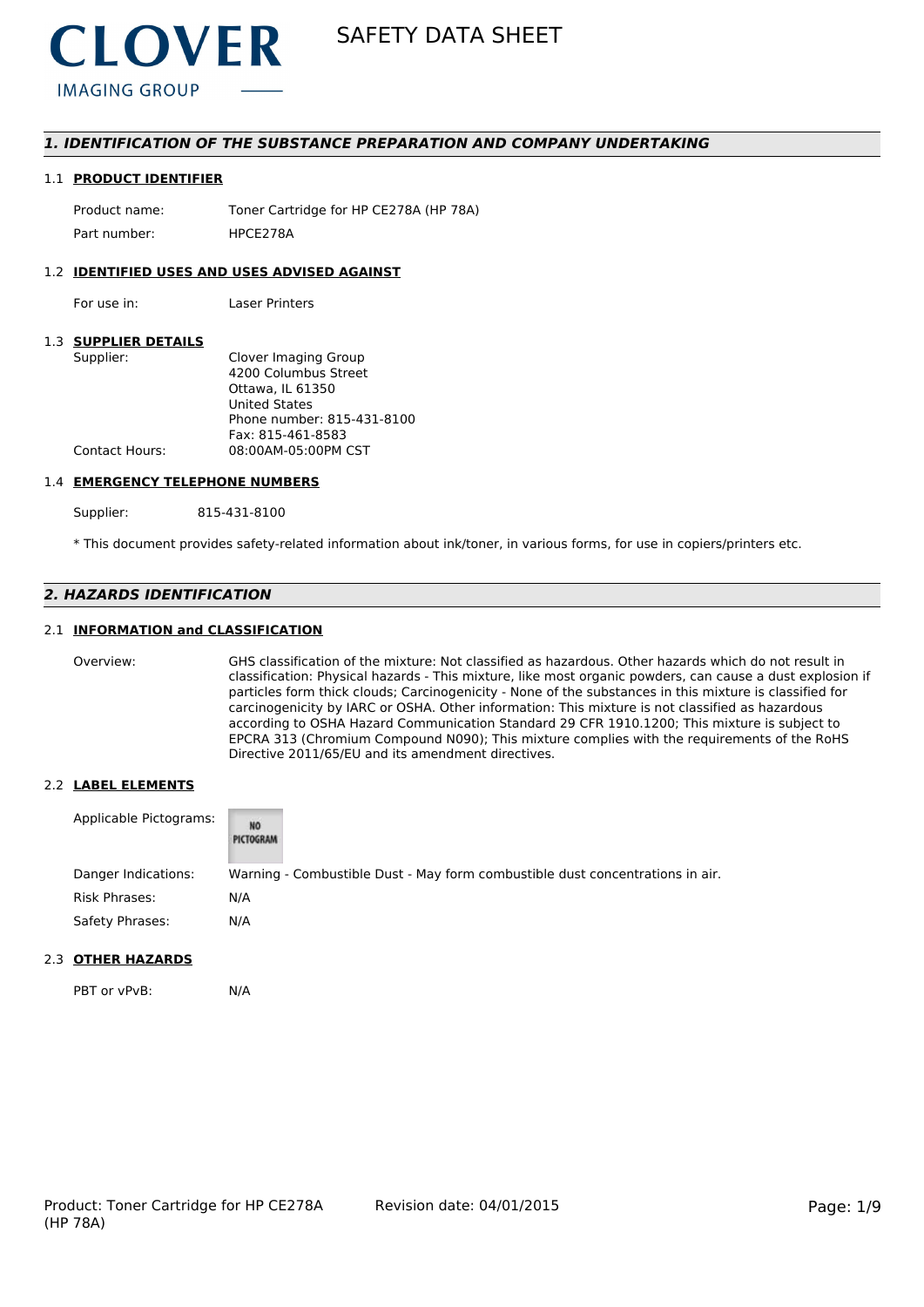

# *3. COMPOSITION / INFORMATION ON INGREDIENTS*

|                        |                     |             | <b>OSHA</b> | <b>ACGIH</b> |                                      |
|------------------------|---------------------|-------------|-------------|--------------|--------------------------------------|
| Ingredients            | <b>CAS number</b>   | Weight %    | <b>PEL</b>  | <b>TLV</b>   | Other                                |
|                        |                     |             |             |              |                                      |
| Styrene Acrylate       | <b>TRADE SECRET</b> | 40-60       |             |              | TSCA listed/exempted: Yes            |
| Copolymer              |                     |             |             |              |                                      |
| Iron Oxide             | 1317-61-9           | $35 - 55$   |             |              | TSCA listed/exempted: Yes            |
| Amorphous Silica       | 7631-86-9           | $<$ 5       |             |              | TSCA listed/exempted: Yes            |
| Organochromium Complex | <b>TRADE SECRET</b> | $0.5 - 2.0$ |             |              | TSCA listed/exempted: Yes.           |
|                        |                     |             |             |              | Classification: Hazardous to the     |
|                        |                     |             |             |              | aquatic environment; Category        |
|                        |                     |             |             |              | Acute 1, Chronic 1; Flammable        |
|                        |                     |             |             |              | solid Category 1. Ingredients        |
|                        |                     |             |             |              | hazardous within the meaning of      |
|                        |                     |             |             |              | GHS and present above the cut-off    |
|                        |                     |             |             |              | level. Although this mixture         |
|                        |                     |             |             |              | contains this classified substance,  |
|                        |                     |             |             |              | the mixture is not classified based  |
|                        |                     |             |             |              | on the test results shown in Section |
|                        |                     |             |             |              | 9 and 12 in accordance with OSHA     |
|                        |                     |             |             |              | <b>Hazard Communication Standard</b> |
|                        |                     |             |             |              | 29 CFR 1910.1200 or the GHS          |
|                        |                     |             |             |              | criteria. Refer to Section 8 for     |
|                        |                     |             |             |              | information on exposure limits and   |
|                        |                     |             |             |              | Section 11 for toxicological         |
|                        |                     |             |             |              | information.                         |

The Full Text for all R-Phrases are Displayed in Section 16

# **COMPOSITION COMMENTS**

The Data Shown is in accordance with the latest Directives.

This section provides composition information for the specified substance/mixture.

# *4. FIRST-AID MEASURES*

#### 4.1 **FIRST AID MEASURES**

## 4.1.1 **FIRST AID INSTRUCTIONS BY RELEVANT ROUTES OF EXPOSURE**

| Inhalation:   | Provide fresh air immediately. If symptoms occur, seek medical advice.                                                                                |
|---------------|-------------------------------------------------------------------------------------------------------------------------------------------------------|
| Eye contact:  | Do not rub eyes. Immediately rinse with plenty of clean running water until particles are washed<br>out. If irritation persists, seek medical advice. |
| Skin contact: | Wash out particles with plenty of water and soap. If irritation develops, seek medical advice.                                                        |
| Ingestion:    | Clean mouth out with water. Drink several glasses of water. If sickness develops, seek medical<br>advice.                                             |

### 4.1.2 **ADDITIONAL FIRST AID INFORMATION**

| Additional first aid information:     | N/A                                                                                                                                                                        |
|---------------------------------------|----------------------------------------------------------------------------------------------------------------------------------------------------------------------------|
| Immediate Medical Attention Required: | Immediate medical attention may be required in the unlikely event of extreme<br>inhalation, eye contact or unusual reaction due to physical idiosyncrasy of the<br>person. |

# 4.2 **SYMPTOMS AND EFFECTS**

Acute Symptoms from Exposure: Eye contact: Irritation may occur by mechanical abrasion. Skin contact: Minimal skin irritation may occur. Inhalation: Slight irritation of respiratory tract may occur with exposure to large amount of toner dust. Ingestion: Ingestion is an unlikely route of entry under normal conditions of use. Delayed Symptoms from Exposure: N/A

# 4.3 **IMMEDIATE SPECIAL TREATMENT OR EQUIPMENT REQUIRED**

N/A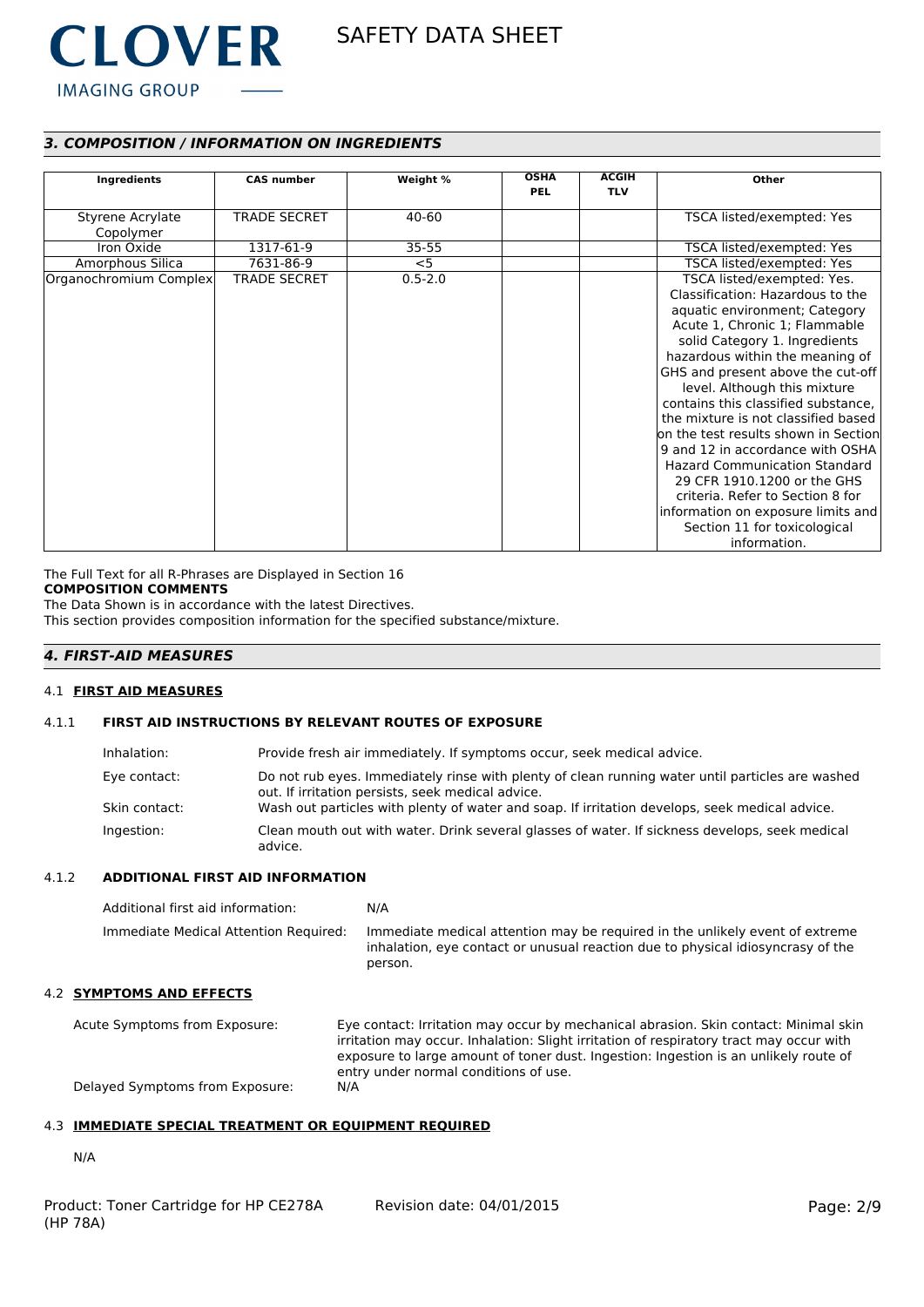

# *5. FIRE-FIGHTING MEASURES*

#### 5.1 **EXTINGUISHING MEDIA**

| Recommended Extinguishing Media:    | Water, foam, dry chemical. |
|-------------------------------------|----------------------------|
| Extinguishing Media Not to be Used: | None known.                |

#### 5.2 **SPECIAL HAZARD**

Unusual Fire/Explosion Hazards: Toner, like most organic powders, is capable of creating a dust explosion when particles form thick clouds. Carbon monoxide and carbon dioxide are hazardous resulting gases.

Extinguishing Media Not to be Used: N/A

#### 5.3 **ADVICE FOR FIRE FIGHTERS**

Avoid inhalation of smoke. Wear protective clothing and wear self-contained breathing apparatus

### *6. ACCIDENTAL RELEASE MEASURES*

# 6.1 **PERSONAL PRECAUTIONS, PROTECTIVE EQUIPMENT AND EMERGENCY PROCEDURES**

#### 6.1.1 **PRECAUTIONS FOR NON-EMERGENCY PERSONNEL**

Avoid dust formation. Do not breathe dust.

#### 6.1.2 **ADDITIONAL FIRST AID INFORMATION**

N/A

#### 6.1.3 **PERSONAL PROTECTION**

Wear personal protective equipment as described in Section 8.

#### 6.2 **ENVIRONMENTAL PRECAUTIONS**

Regulatory Information: Keep product out of sewers and watercourses.

#### 6.3 **METHODS AND MATERIAL FOR CONTAINMENT AND CLEANUP**

Spill or Leak Cleanup Procedures: Eliminate sources of ignition and flammables. Shelter the released material (powder) from wind to avoid dust formation and scattering. Vacuum or sweep the material into a sealed container. If a vacuum cleaner is used, it must be dust explosion-proof. Dispose of the material in accordance with Federal/state/local requirements.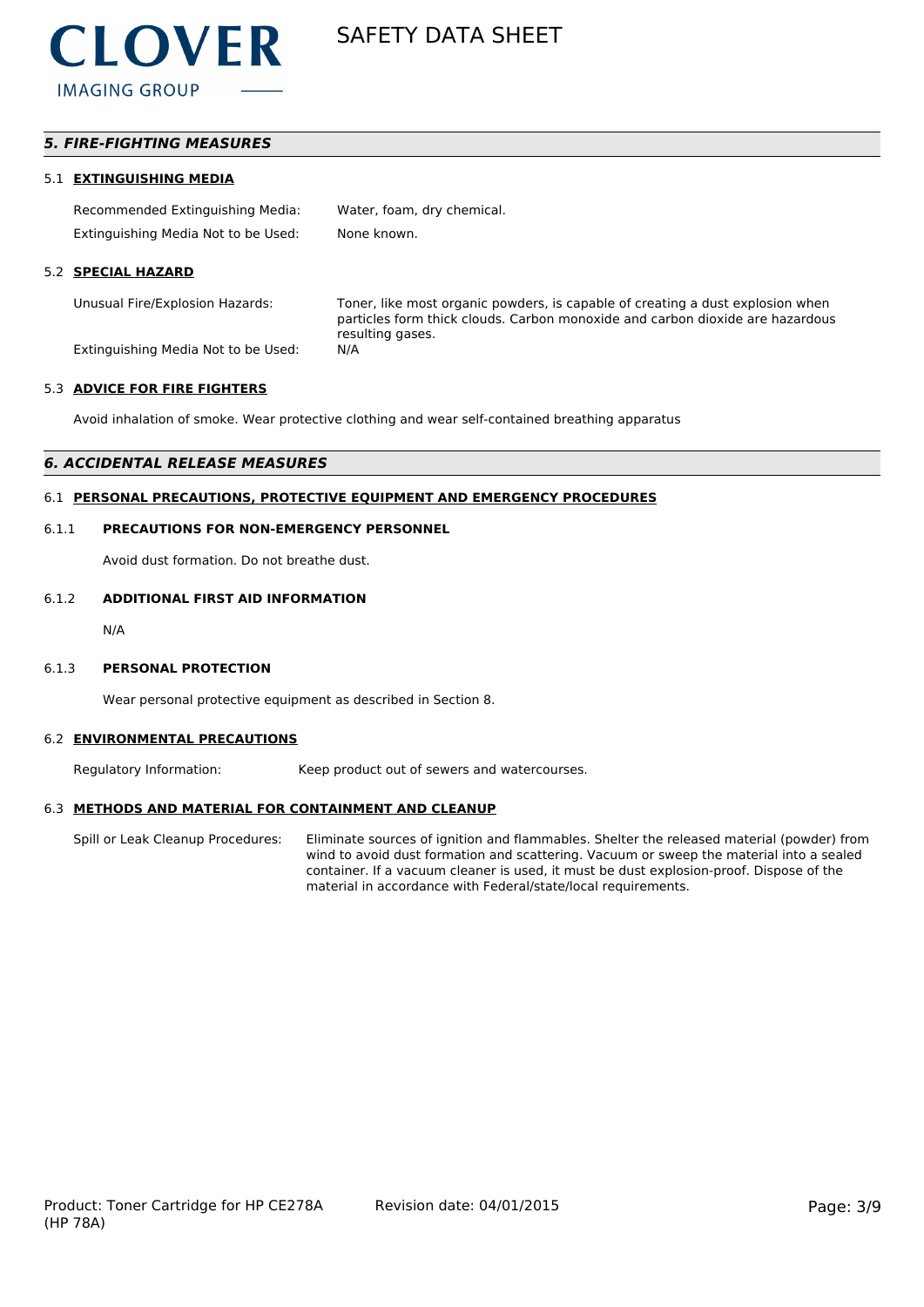# *7. HANDLING AND STORAGE*

#### 7.1 **PRECAUTIONS FOR SAFE HANDLING**

Recommendations for Handling: No special precautions when used as intended. Keep containers closed. If toner, avoid creating dust. Keep away from ignition sources. Advice on General Hygiene: Never eat, drink or smoke in work areas. Practice good personal hygiene after using this material, especially before eating, drinking, smoking, using the restroom, or applying cosmetics.

#### 7.2 **CONDITIONS FOR SAFE STORAGE**

Avoid high temperatures, >100°F/32°C

#### 7.3 **SPECIFIC END USES**

Printing devices

#### *8. EXPOSURE CONTROLS/PERSONAL PROTECTION*

#### 8.1 **CONTROL PARAMETERS**

The best protection is to enclose operations and/or provide local exhaust ventilation at the site of chemical release in order to maintain airborne concentrations of the product below OSHA PELs (See Section 3). Local exhaust ventilation is preferred because it prevents contaminant dispersion into the work area by controlling it at its source.

#### 8.2 **EXPOSURE CONTROLS**

#### **Respiratory protection:**

IMPROPER USE OF RESPIRATORS IS DANGEROUS. Seek professional advice prior to respirator selection and use. Follow OSHA respirator regulations (29 CFR 1910.134 and 1910.137) and, if necessary, wear a NIOSH approved respirator. Select respirator based on its suitability to provide adequate worker protection for given work conditions, levels of airborne contamination, and sufficient levels of oxygen.

#### **Eye/Face Protection:**

Contact lenses are not eye protective devices. Appropriate eye protection must be worn instead of, or in conjunction with contact lenses.

#### **Hand/Skin Protection:**

For emergency or non-routine operations (cleaning spills, reactor vessels, or storage tanks), wear an SCBA. WARNING! Air purifying respirators do not protect worker in oxygen deficient atmospheres.

#### **Additional Protection:**

N/A

#### **Protective Clothing and Equipment:**

Wear chemically protective gloves, boots, aprons, and gauntlets to prevent prolonged or repeated skin contact. Wear splashproof chemical goggles and face shield when working with liquid, unless full face piece respiratory protection is worn.

#### **Safety Stations:**

Make emergency eyewash stations, safety/quick-drench showers, and washing facilities available in work area.

#### **Contaminated Equipment:**

Separate contaminated work clothes from street clothes. Launder before reuse. Remove material from your shoes and clean personal protective equipment. Never take home contaminated clothing.

#### **Comments:**

Never eat, drink or smoke in work areas. Practice good personal hygiene after using this material, especially before eating, drinking, smoking, using the restroom, or applying cosmetics.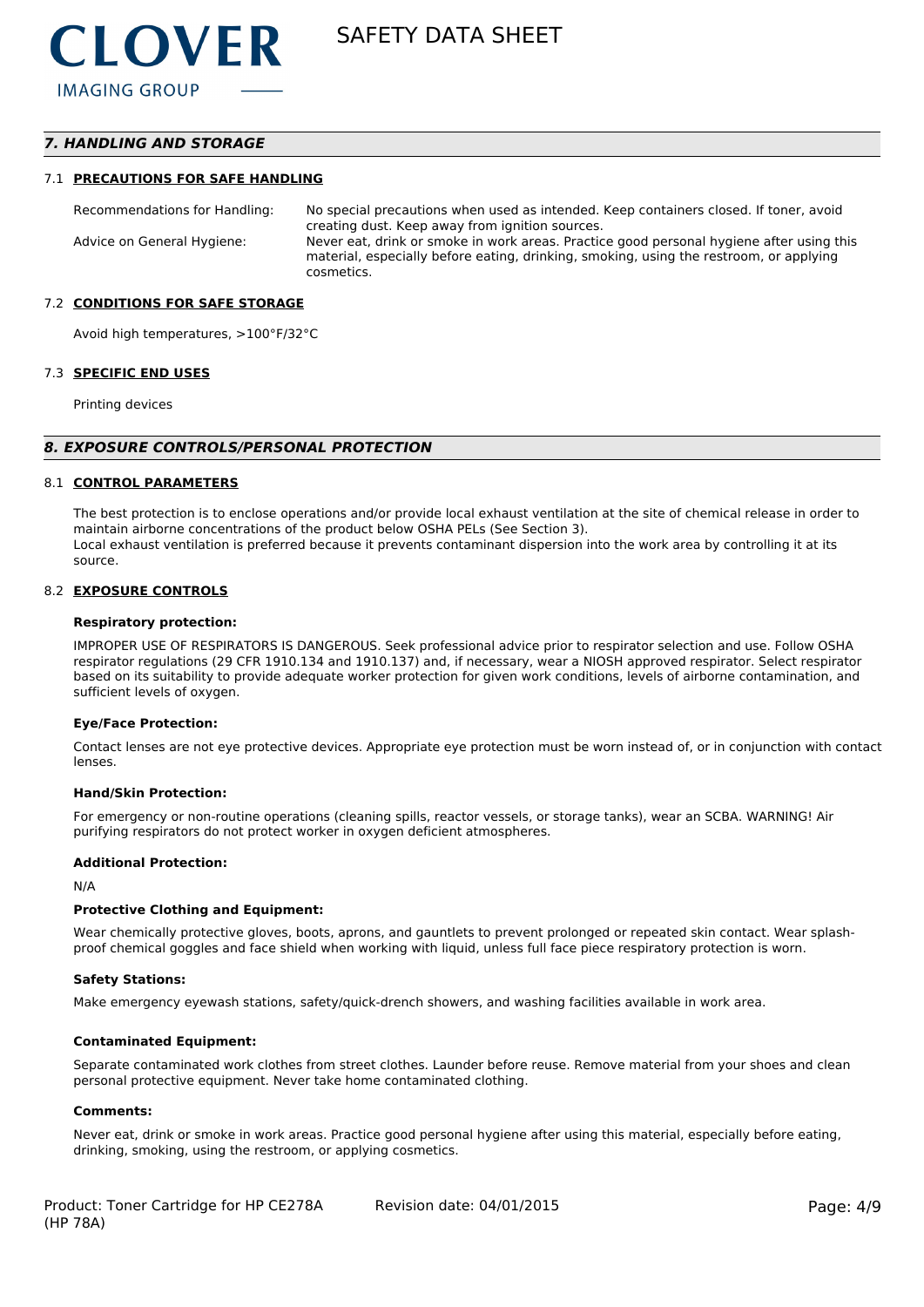# *9. PHYSICAL AND CHEMICAL PROPERTIES*

# 9.1 **DETAIL INFORMATION**

| Physical state:            | APPEARANCE: Fine black powder. |
|----------------------------|--------------------------------|
| Color:                     | Black                          |
| Odor:                      | None or slight plastic odor    |
| Odor threshold:            | N/A                            |
|                            |                                |
| Boiling point:             | N/A                            |
| Melting point:             | N/A                            |
| Flash point:               | N/A                            |
| <b>Explosion limits:</b>   | N/A                            |
| Relative density:          | $1.5 - 2.5$                    |
| Auto-ignition temperature: | N/A                            |
|                            |                                |

#### 9.2 **OTHER INFORMATION**

FLAMMABILITY: Not flammable by burning rate DOT/UN test N.1 (similar product). SOLUBILITY: Negligible in water. Partially soluble in some organic solvents such as Toluene and Tetrahydrofuran.

# *10. CHEMICAL STABILITY AND REACTIVITY*

#### 10.1 **Reactivity:**

| <b>Reactivity Hazards:</b>     | None                                                                                                           |
|--------------------------------|----------------------------------------------------------------------------------------------------------------|
| Data on Mixture Substances:    | None                                                                                                           |
| 10.2 Chemical Stability:       | The product is stable. Under normal conditions of storage and use, hazardous<br>polymerization will not occur. |
| 10.3 Hazardous Polymerization: | Stable under conditions of normal use.                                                                         |
| 10.4 Conditions to Avoid:      | Keep away from heat, flame, sparks and other ignition sources.                                                 |
| 10.5 Incompatible Materials:   | Strong oxidizing materials                                                                                     |
| 10.6 Hazardous Decomposition:  | Will not occur.                                                                                                |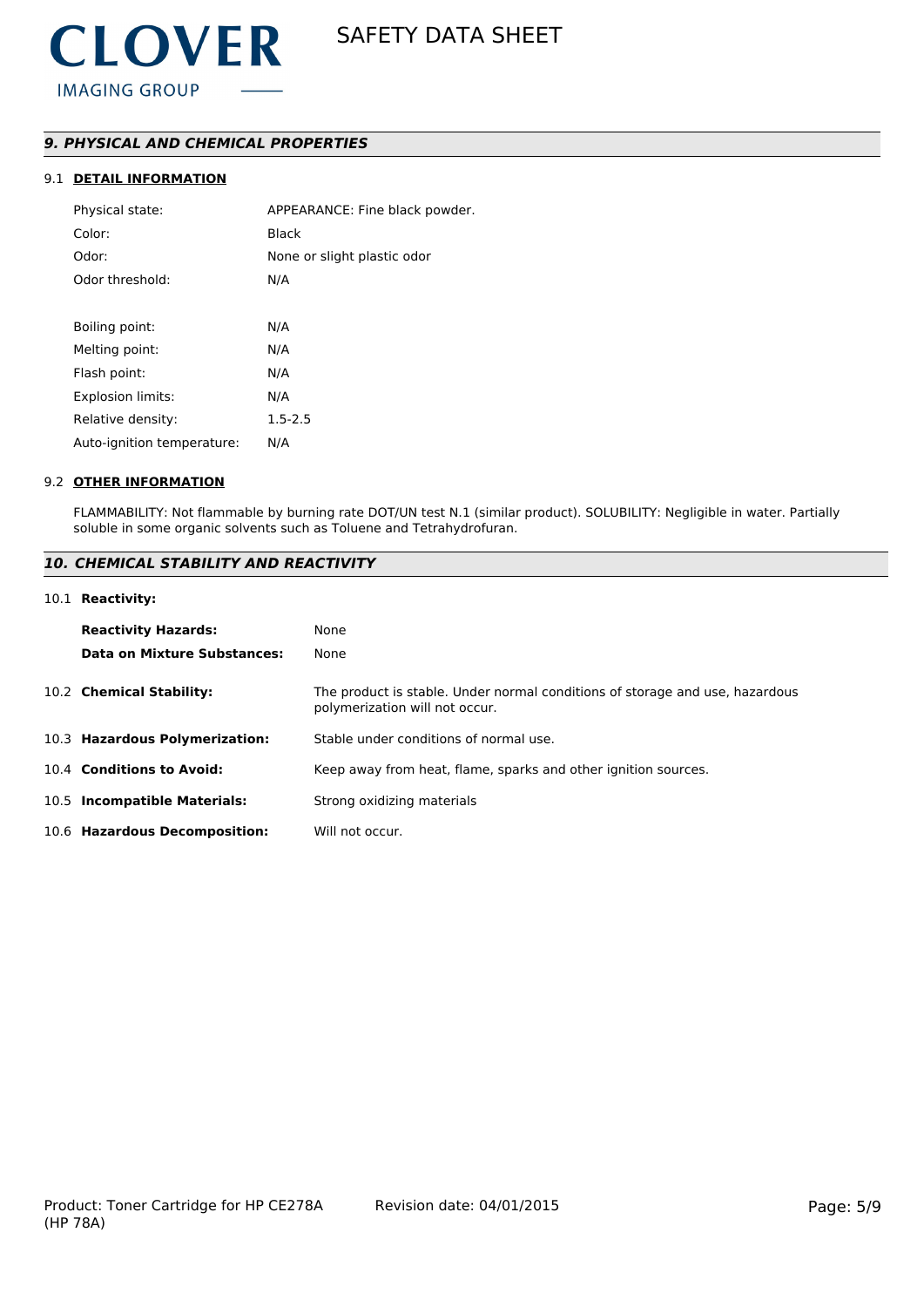

# *11. INFORMATION ON TOXICOLOGICAL EFFECT*

| <b>Mixtures:</b>                                | According to our test results of this or similar mixture, and the information provided by the<br>suppliers about the substances contained in this mixture, seriously damaging effect is not<br>expected when this mixture is treated in accordance with standard industrial practices and<br>Federal/state/local requirements. Refer to Section 2 for potential health effects and Section 4 for<br>first aid measures.                                                                                                                                                                                                                                                                                                                                                                                                                                                                                                                                                                                                                                          |
|-------------------------------------------------|------------------------------------------------------------------------------------------------------------------------------------------------------------------------------------------------------------------------------------------------------------------------------------------------------------------------------------------------------------------------------------------------------------------------------------------------------------------------------------------------------------------------------------------------------------------------------------------------------------------------------------------------------------------------------------------------------------------------------------------------------------------------------------------------------------------------------------------------------------------------------------------------------------------------------------------------------------------------------------------------------------------------------------------------------------------|
| <b>Acute Toxicity:</b>                          | Oral: LD50 rat > 2,500 mg/kg (OECD 425) (a similar product)                                                                                                                                                                                                                                                                                                                                                                                                                                                                                                                                                                                                                                                                                                                                                                                                                                                                                                                                                                                                      |
| <b>Skin Corrosion/Irritation:</b>               | N/A                                                                                                                                                                                                                                                                                                                                                                                                                                                                                                                                                                                                                                                                                                                                                                                                                                                                                                                                                                                                                                                              |
| <b>Serious Eye Damage:</b>                      | N/A                                                                                                                                                                                                                                                                                                                                                                                                                                                                                                                                                                                                                                                                                                                                                                                                                                                                                                                                                                                                                                                              |
| Inhalation:                                     | N/A                                                                                                                                                                                                                                                                                                                                                                                                                                                                                                                                                                                                                                                                                                                                                                                                                                                                                                                                                                                                                                                              |
| <b>Sensitization:</b>                           | Respiratory: No test data available. None of the substances in this mixture is classified as a<br>respiratory sensitizer.                                                                                                                                                                                                                                                                                                                                                                                                                                                                                                                                                                                                                                                                                                                                                                                                                                                                                                                                        |
| <b>Mutagenicity:</b><br><b>Carcinogenicity:</b> | Ames test (Salmonella typhimurium, Escherichia coli) negative. (a similar product)<br>N/A                                                                                                                                                                                                                                                                                                                                                                                                                                                                                                                                                                                                                                                                                                                                                                                                                                                                                                                                                                        |
| <b>Reproductive Toxicity:</b>                   | No test data available. None of the substances in this mixture is classified for reproductive toxicity.                                                                                                                                                                                                                                                                                                                                                                                                                                                                                                                                                                                                                                                                                                                                                                                                                                                                                                                                                          |
| <b>STOT - Single Exposure:</b>                  | N/A                                                                                                                                                                                                                                                                                                                                                                                                                                                                                                                                                                                                                                                                                                                                                                                                                                                                                                                                                                                                                                                              |
| <b>STOT - Multiple Exposure:</b>                | No test data available. Inhalation tests of a toner for two years showed no significant<br>carcinogenicity. (Reference 1 - Test Data) In rats, chronic exposure to toner concentrations 4<br>mg/m3 and over lead to an accumulation of particles in the lung as well as to persistent<br>inflammatory processes and slight to moderate fibrotic changes in the lungs of rats. In hamsters,<br>these effects were only observed at significantly higher concentrations ( $>$ 20 mg/m3). The particle                                                                                                                                                                                                                                                                                                                                                                                                                                                                                                                                                              |
|                                                 | accumulation in the lung tissue of the experimental animals is attributed to a damage and<br>overload of the lung clearance mechanisms and is called "lung overloading". This is not an effect<br>specific to toner dust but is generally observed when high concentrations of other, slightly soluble<br>dusts are inhaled. The lowest-observable-effect-level (LOEL) was 4 mg/m3 and the no-observable-<br>effect-level (NOEL) was 1 mg/m3 in rats. The NOEL was greater than 6 mg/m3 in hamsters.<br>(Reference 2 - Test Data) Toner concentration under the normal use of this product is estimated to<br>be less than 1 mg/m3.                                                                                                                                                                                                                                                                                                                                                                                                                              |
| Ingestion:                                      | N/A                                                                                                                                                                                                                                                                                                                                                                                                                                                                                                                                                                                                                                                                                                                                                                                                                                                                                                                                                                                                                                                              |
| <b>Hazard Class Information:</b>                | N/A                                                                                                                                                                                                                                                                                                                                                                                                                                                                                                                                                                                                                                                                                                                                                                                                                                                                                                                                                                                                                                                              |
| <b>Mixture on Market Data:</b>                  | N/A                                                                                                                                                                                                                                                                                                                                                                                                                                                                                                                                                                                                                                                                                                                                                                                                                                                                                                                                                                                                                                                              |
| Symptoms:                                       | N/A                                                                                                                                                                                                                                                                                                                                                                                                                                                                                                                                                                                                                                                                                                                                                                                                                                                                                                                                                                                                                                                              |
| Delayed/Immediate Effects: N/A                  |                                                                                                                                                                                                                                                                                                                                                                                                                                                                                                                                                                                                                                                                                                                                                                                                                                                                                                                                                                                                                                                                  |
| <b>Test Data on Mixture:</b>                    | (Reference 1) "Negative Effect of Long-term Inhalation of Toner on Formation of<br>8-Hydroxydeoxyguanosine in DNA in the Lungs of Rats in Vivo", Yasuo Morimoto, et. Al., Inhalation<br>Toxicology, Vol. 17 (13) p.749-753 (2005). (Reference 2) Studies by Muhle, Bellmann,<br>Creutzenberg et al. "Lung clearance and retention of toner, utilizing a tracer technique during<br>chronic inhalation exposure in rats." Fundam. Appl. Toxicol 17 (1991) p.300-313. "Lung clearance<br>and retention of toner, TiO2, and crystalline Silica, utilizing a tracer technique during chronic<br>inhalation exposure in Syrian golden hamsters." Inhal. Toxicol. 10 (1998) p.731-751. "Subchronic<br>inhalation study of toner in rats." Inhal. Toxicol. 2 (1990) p.341-360. "Pulmonary response to toner<br>upon chronic inhalation exposure in rats." Fundam. Appl. Toxicol. 17 (1991) p.280-299.<br>"Pulmonary response to toner, TiO2 and crystalline Silica upon chronic inhalation exposure in<br>Syrian golden hamsters." Inhal. Toxicol. 10 (1998) p.699-729. |
| <b>Not Meeting Classification:</b>              | N/A                                                                                                                                                                                                                                                                                                                                                                                                                                                                                                                                                                                                                                                                                                                                                                                                                                                                                                                                                                                                                                                              |
| <b>Routes of Exposure:</b>                      | N/A                                                                                                                                                                                                                                                                                                                                                                                                                                                                                                                                                                                                                                                                                                                                                                                                                                                                                                                                                                                                                                                              |
| <b>Interactive Effects:</b>                     | N/A                                                                                                                                                                                                                                                                                                                                                                                                                                                                                                                                                                                                                                                                                                                                                                                                                                                                                                                                                                                                                                                              |
| <b>Absence of Specific Data:</b>                | N/A                                                                                                                                                                                                                                                                                                                                                                                                                                                                                                                                                                                                                                                                                                                                                                                                                                                                                                                                                                                                                                                              |
| Mixture vs Substance Data: N/A                  |                                                                                                                                                                                                                                                                                                                                                                                                                                                                                                                                                                                                                                                                                                                                                                                                                                                                                                                                                                                                                                                                  |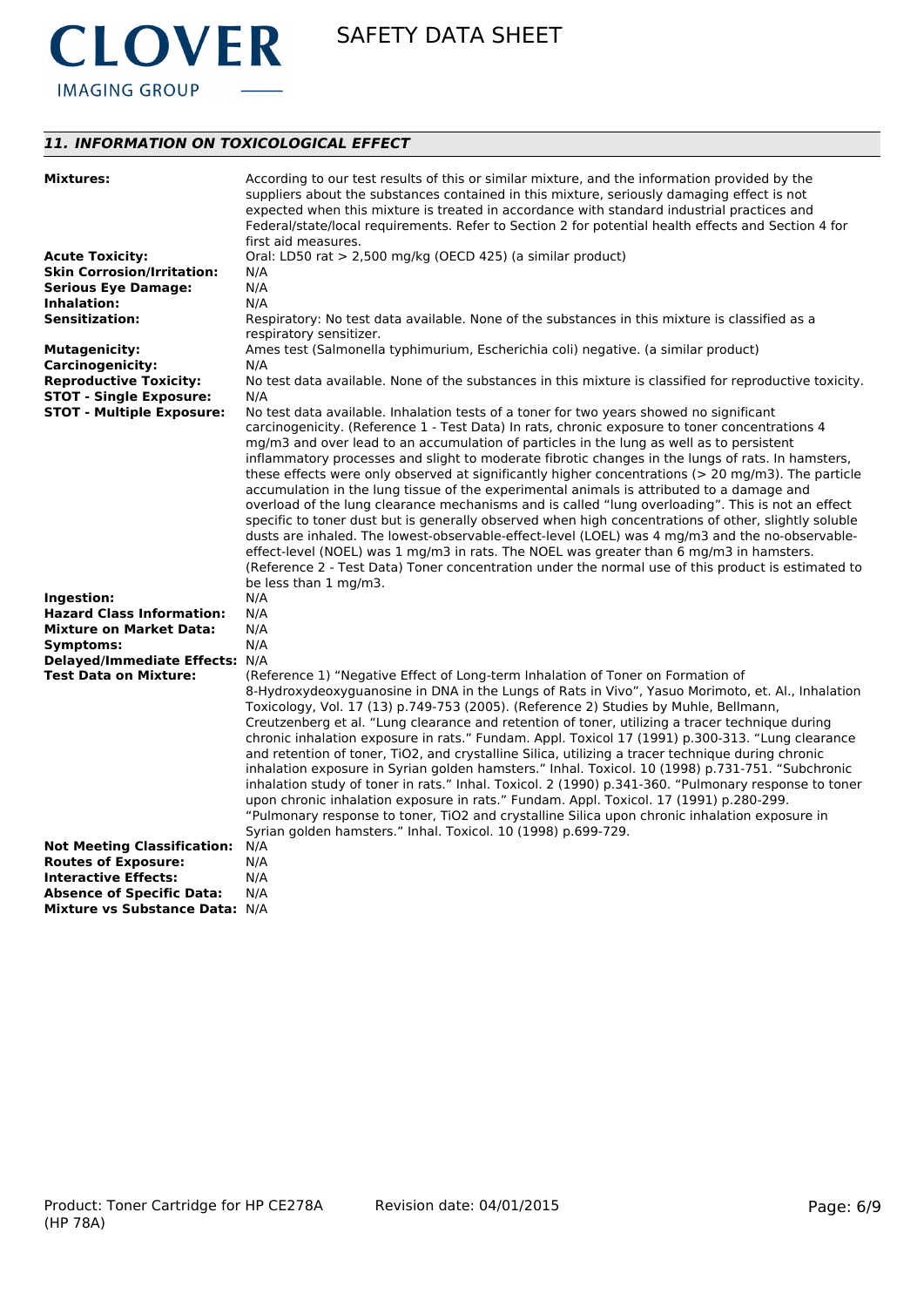

# *12. ECOLOGICAL INFORMATION*

| 12.1 <b>Eco toxicity:</b>           | According to our test results of this or similar mixture, and the information provided by the<br>suppliers about the substances contained in this mixture, this mixture is not expected to be<br>harmful to ecology. Acute toxicity to aguatic organisms (a similar product): 72-hour IC50 (for<br>algae, Pseudokirchneriella subcapitata, OECD 201) $> 1,000$ mg/L, NOEL 1,000 mg/L; 48-hour<br>EC50 (for Daphnia magna, OECD 202) $> 1,000$ mg/L, NOEC 1,000 mg/L; 96-hour LC50 (for fish,<br>Rainbow trout, OECD 203) $> 1,000$ mg/L, NOEC 1,000 mg/L. |  |
|-------------------------------------|-----------------------------------------------------------------------------------------------------------------------------------------------------------------------------------------------------------------------------------------------------------------------------------------------------------------------------------------------------------------------------------------------------------------------------------------------------------------------------------------------------------------------------------------------------------|--|
| 12.2 Degradability:                 | N/A                                                                                                                                                                                                                                                                                                                                                                                                                                                                                                                                                       |  |
| 12.3 Bioaccumulation Potential: N/A |                                                                                                                                                                                                                                                                                                                                                                                                                                                                                                                                                           |  |
| 12.4 Mobility in Soil:              | N/A                                                                                                                                                                                                                                                                                                                                                                                                                                                                                                                                                       |  |
| 12.5 PBT & vPvB Assessment:         | N/A                                                                                                                                                                                                                                                                                                                                                                                                                                                                                                                                                       |  |
| 12.6 Other Adverse Effects:         | None known.                                                                                                                                                                                                                                                                                                                                                                                                                                                                                                                                               |  |
| <b>13. DISPOSAL CONSIDERATIONS</b>  |                                                                                                                                                                                                                                                                                                                                                                                                                                                                                                                                                           |  |

#### **Disposal Information:**

 Dispose of product in accordance with local authority regulations. Empty container retains product residue.

### **Physical/Chemical Properties that affect Treatment:**

Symbol: This product is not classified as dangerous

Risk Phrases: This product is not classified according to the federal, state and local environmental regulations.

# **Waste Treatment Information:**

If toner, do not shred toner cartridge, unless dust-explosion prevention measures are taken. Finely dispersed particles may form explosive mixtures in air. Dispose of in compliance with federal, state, and local regulations.

#### **Personal Protection Required:**

N/A

| <b>14. TRANSPORT INFORMATION</b> |                                                                                                                                             |  |
|----------------------------------|---------------------------------------------------------------------------------------------------------------------------------------------|--|
| 14.1 <b>ID Number:</b>           | None. Not a regulated material under the United States DOT, IMDG, ADR, RID, or ICAO/IATA.                                                   |  |
| 14.2 Shipping Name:              | None. Not a regulated material under the United States DOT, IMDG, ADR, RID, or ICAO/IATA.                                                   |  |
| 14.3 Hazard Class:               | None. Not a regulated material under the United States DOT, IMDG, ADR, RID, or ICAO/IATA.                                                   |  |
| 14.4 Packing Group:              | N/A                                                                                                                                         |  |
| 14.5 Environmental Hazards:      | Not a marine pollutant according to the IMDG Code. Not environmentally hazardous according<br>to the UN Model Regulations, ADR, RID or ADN. |  |
| 14.6 User Precautions:           | Do not open or break a container during transportation unless absolutely needed.                                                            |  |
| 14.7 Bulk Transport:             | N/A                                                                                                                                         |  |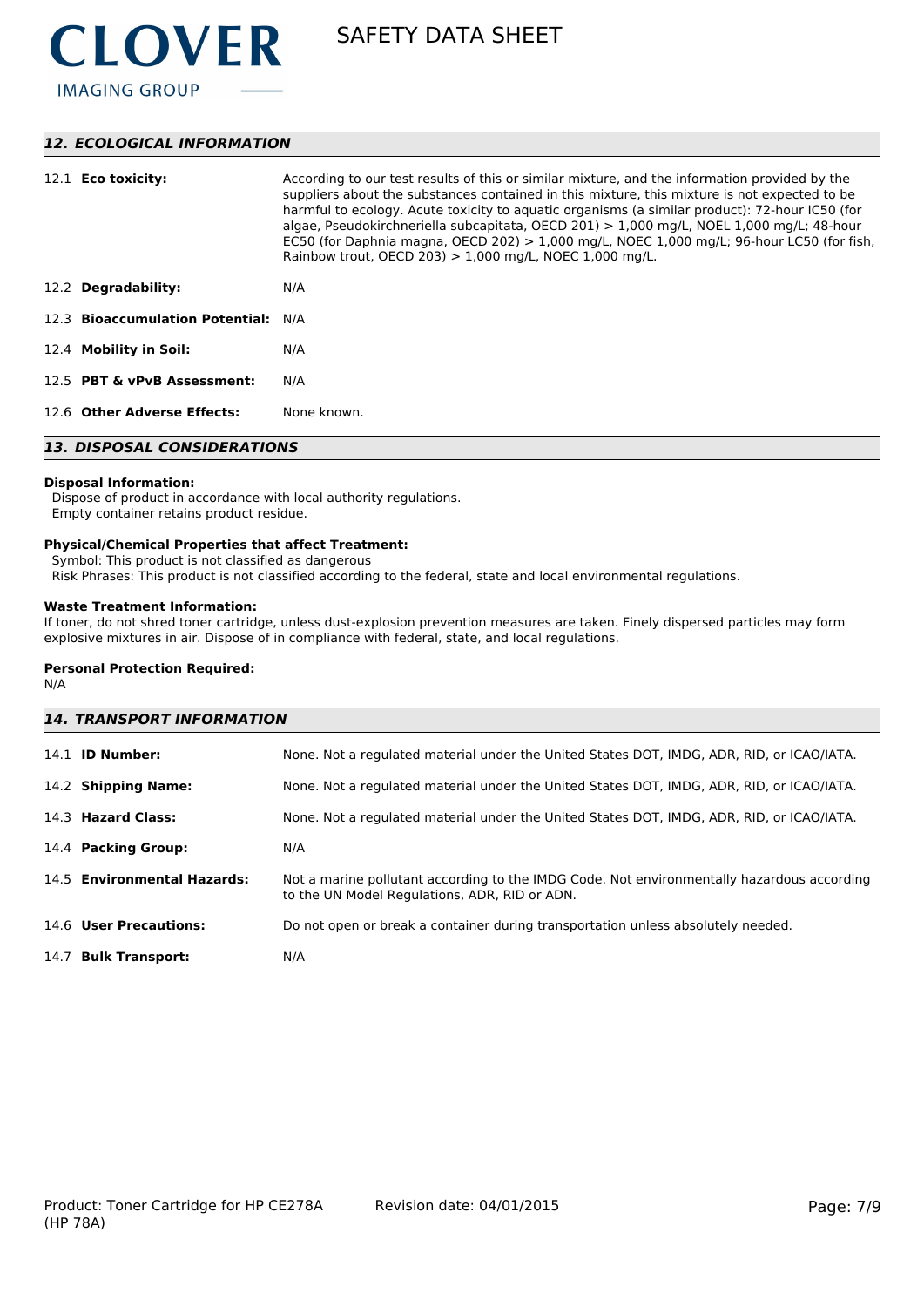

# *15. REGULATORY INFORMATION*

15.1 **Regulatory Information:** TSCA: All the substances in this mixture are listed or exempted in accordance with TSCA.

**EPA Regulatory Information:** N/A

**CERCLA Reportable Quantity:** Not applicable to this mixture.

#### 15.2 **Superfund Information:**

**Hazard Categories:**

**Immediate:** N/A

**Delayed:** N/A

**Fire:** N/A

**Pressure:** N/A

**Reactivity:** N/A

**Section 302 - Extremely Hazardous:** Not applicable to this mixture.

**Section 311 - Hazardous:** Immediate health hazard: No (All the ingredients of this product are bound within the mixture.) Chronic health hazard: No (All the ingredients of this product are bound within the mixture.) Sudden release of pressure hazard: No. Reactive hazard: No.

| 15.3 State Regulations:            | California Proposition 65 (Safe Drinking Water and Toxic Enforcement Act of 1986): This<br>product does not contain any chemicals listed by the State of California.                                                                                                                                    |
|------------------------------------|---------------------------------------------------------------------------------------------------------------------------------------------------------------------------------------------------------------------------------------------------------------------------------------------------------|
| 15.4 Other Regulatory Information: | SARA Title III (EPCRA) Section 313 (40 CFR 372): Organochromium Complex as a<br>Chromium Compound (N090). This mixture complies with the requirements of the RoHS<br>Directive 2011/65/EU and its amendment directives. Please refer to any other<br>Federal/state/local measures that may be relevant. |
| <b>16. OTHER INFORMATION</b>       |                                                                                                                                                                                                                                                                                                         |

| <b>General Comments:</b>          | This information is based on our current knowledge. It should not therefore be construed as<br>quaranteeing specific properties of the products as described or their suitability for a particular<br>application |
|-----------------------------------|-------------------------------------------------------------------------------------------------------------------------------------------------------------------------------------------------------------------|
| <b>Creation Date of this SDS:</b> | 07/17/2020                                                                                                                                                                                                        |